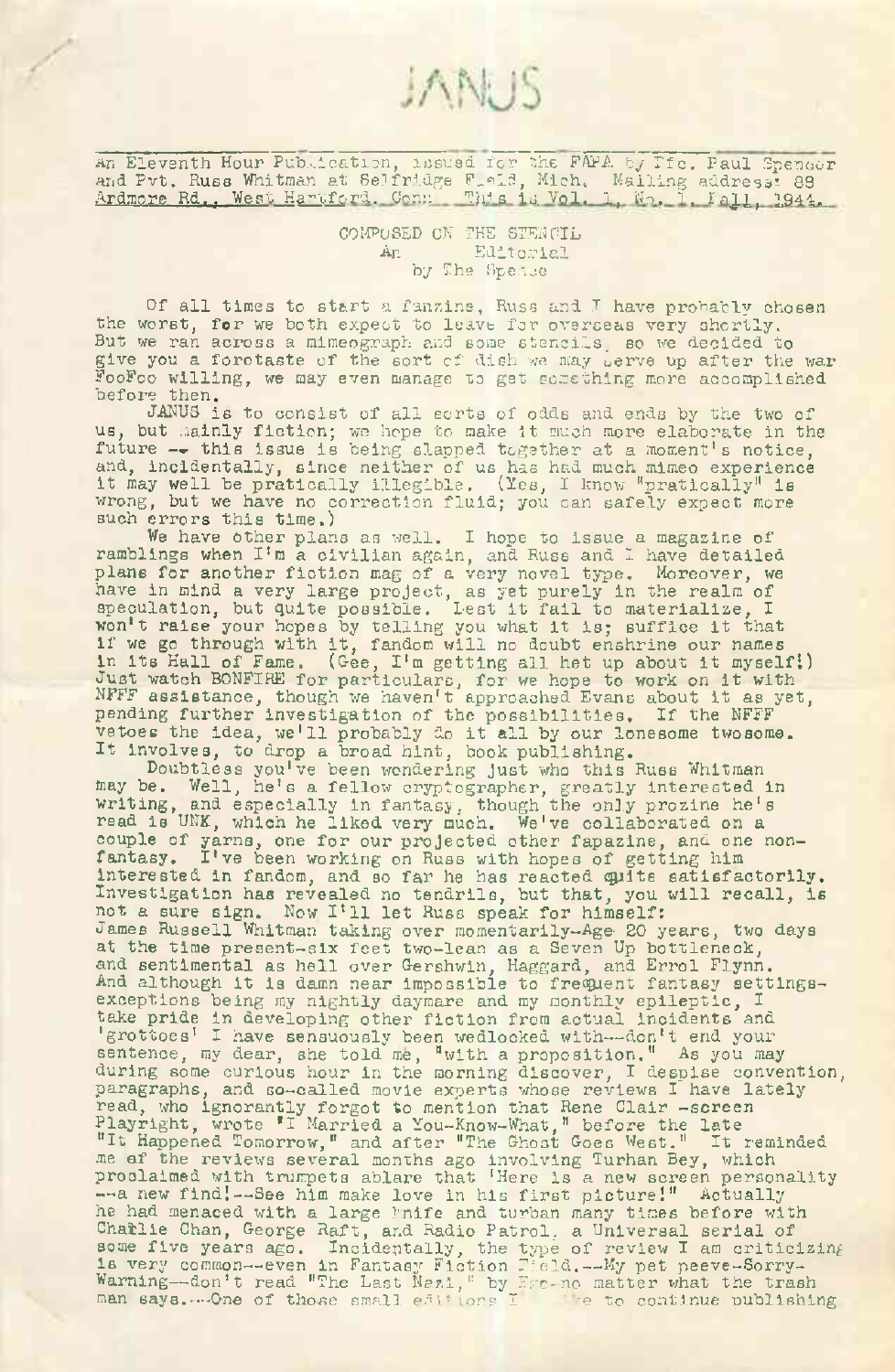## THE FATALH

"All is for the disry of Hings Thitpan said the dwarfed change'ing, as he and terrible Kar. "Kay must on worshipped in all hemility with lor, suffering and the patience of an infidel."

The odd creature continued howing low before his god, unaward that he was being watched from a point fall above his limited vision.

-Unlikely that the human conid another language But the human her her observed with amusement from his terrific height of Ell feat-Wien William It was factor favor in the till smile changed suddenly to a frown

As the changeling bowed (ga. n = - again before the great lizard neither saw the human or the image fore which he was bending. Slowly lizard's belly began to empand and contract-smoke came in wisps, then clouds, and before the tiny changeling realized what was happening, the Mizar. had bared his gleaming teeth, at the same time belching forth ficry flames.

That was when Professor Davis stam his foot -- on the channleon. He didn't intend to kill it -- He merely equid for stand to see it gobble up the the sit changeling.

Nevertheless he had hilled it --It was then that he picked us the horned changeling.

As a Professor of Biology, Davis knew that he must take the 'thing' back to the laboratory. He had read of such creatures--Now--

The weak frail look-the trembling --the thing was so amall and heipless

Professor Davis could haraly guess that the changeling was definitely rot afraid. Under ordinary circumstances it would have been afraid of the human. but this incident represented to the creature what Lincoln's assasination meant to America. His sorrow was surpassed only by the intense anger he felt--the extreme craving for tota. and irrevocable revenge. Lar was goneno longer would he belch forth the exalted fire, the most holy flame.

But, instead of howing his engar the changeling pretended fear--revenge would be his--

"Free me, oh human!" a tiny voice tinkled.

"-Such a holpless little fellow," the Professor chuckled. Yet, I imtend no harm to him--and to think that be can sper : 1--unless ny ears deceive me "

"Free ma, oh man, and I will give. you power over Time -- "

Professor Devis Lacked down at the

bwitching friml it could be gim. "But you not know you we take the bowed low before the image of the great me the truth," or a uttersd. thought, 'IT .ul to the

"Laton, oh I'm I will we then the power to control time for the himse of one hour-sich one hour you may stop all notion while you yourself will be free to determing you please thly free me."

" "" i, then a promise?"

Websinding wat der und

The Prefector wenderly laid the hear the tiny being's prayer, not- when alix of the ground-malked away. withstanding that it was mattered in the same we went over the boay of

## **COLLANSON**

of Hr ow where tendril: of clinging, cenerate gramminals with the roots of the dare -- it was there that roll mur-The Highland Chip orne is  $Dovis$   $I$ 

want d-e 1 d packed with every corceivable type of reptilo-ho dreamed mary nurl ts of the collection he might one my attain -- wat of all he dreamed of finding the King of hing Cobras-hettock his time- it would have to be a periset specimen.

More often than rot, he would go from earn to the jungle unaccompanied, **Canada** with onlys pistol and a knife to inspect the criminal of traps he had set for an

"Hing Cobrain " he gasped -- only the huge shake had settled upon the cover of the trap-"just above the Professor's bed at revel back and forth-struck before Davis realized what had happened.

Davis fire ! the pistol, but it was .oo late- +h. isstile was dead -- but the nider fargemarts were swelling rapidlyit would only be a few minutes-he reached for his auti-venom kit-mot there--he had carelessly left it behind -- there must he semething he equile do --

"How," he cried. "I want time to stop new'" ...

There was a swift gust of wind-swort by ---then quiet--never had he heard such quiet--even in the jungle. The leaves stopped dancing in the breezethe birds were poised candidly in mid-air-

He noticed no more. He must get to the mearest village-too far back to camp. -- The wound has ceased its swellingit would until..

And so he ran as he had never run beforo--he has nothing to fear--Doctor Lunnaly would st there caring for the sick at the mission-whe passed a frezen finition of the foar now- he would be there . The anti-venom would be there.

**ANTI** 

ed the village monly five

I found the door locked-The carthe door-"DO" (2 OF"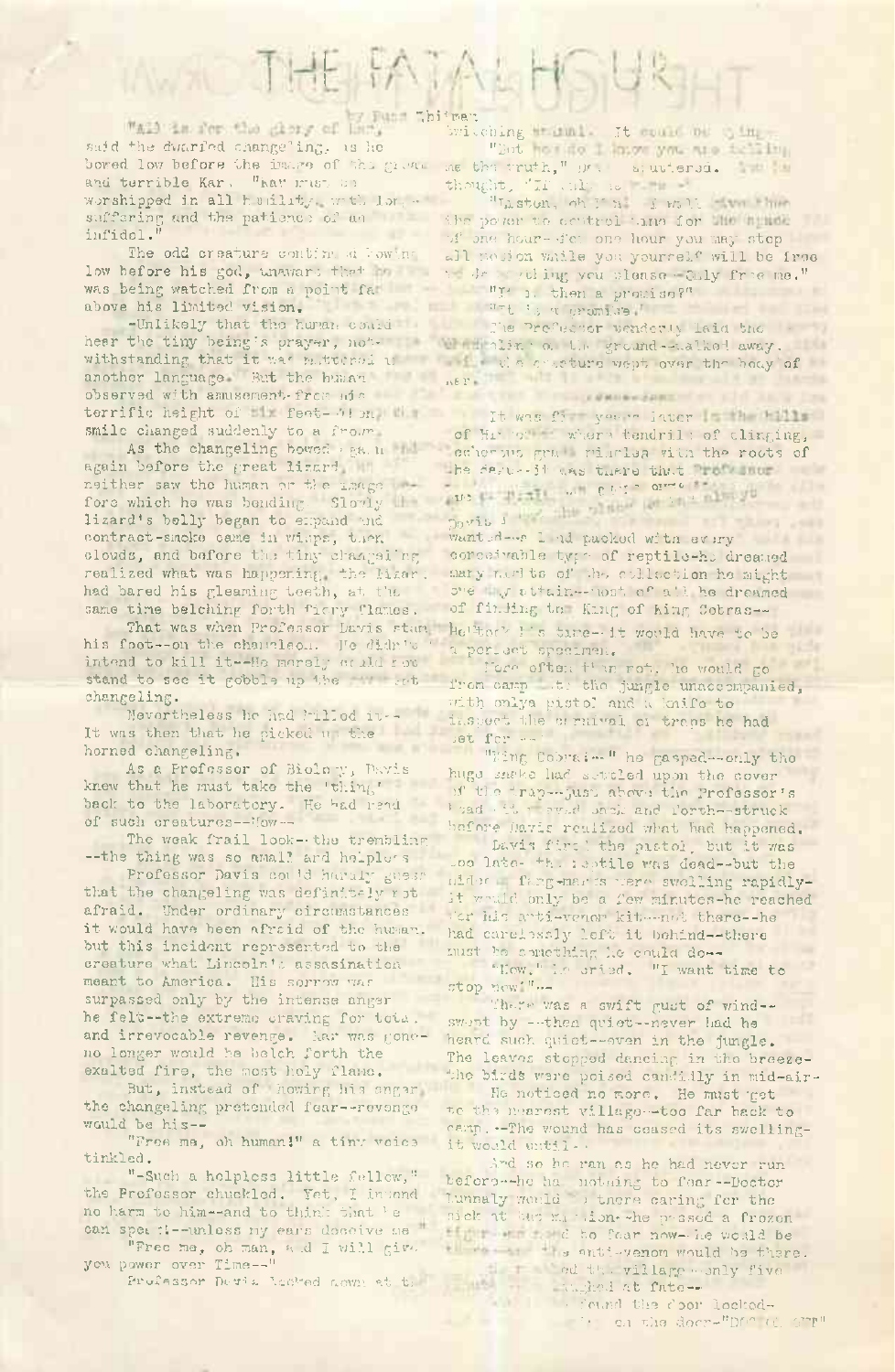## THE FIGURE IN THED OORWAY

## by Paul The Law

63 Laurel Street Desrfield. Comme . Coean't sound the housing heads dies it? Nor does it look like one boing a very conventional stating margle-showily home. This house is nonctheases, auntes.

For that matter, Ian Morgan was not the sort of person one usually thanks of in connection with hauntings. He was young - not suits thirty -- and his dark hair had receded over his templan or make him look morely like a young men who is prematurely balding. His dark beard, showing through his generally sac theshaven skin, would have given him a somewhat "tough" appearate had his so this theroughly respectable. He had blun eves, Irish eyes, from the Cestic streak in his mether's side of the family. He was an instructor at 3glewin Gulego, and when his naternal aunt passed away and left the house to him he was more pleased than anything else, since he know his aunt may very slight the head scuss was only twenty minutes. walk from the college.

"It's rather large for one person, of course," as said to no-one in particular will whon spoken in an empty house. It can hardly turn down, and there's see, ready for immediate cocupancy. Dan rosolved to advertise to a housekeeper, and also for reconors. Heanwhole had ocided, he might as well car there however lonely it might be. So he noved his meager beiongings in from his bearding house room, laid in a month's supply of earlly-codued food, cleaned the place up a bit, mowed the lawn, andrade 63 Laurei Street his hone.

The first night of his becupancy, he snuggled into a big double-bed -- presumably the one in which his sunt had died -- with a delicious sense of proprietership and luxury. "Mr," he murmured contented: "all I noed is a pretty will and I'm all set." Then, perversely, he started worrying about the taxes and upkeep. Midway in his calculations his thoughts began to winder, and finally disselved in o the nothingness of sleep

He couldn't have been asleep very long when of a sudden he was feggily awake, heart thudding He Mistened, wondering what had roused him. A beard crosked. Crickets chirrupped. "Damn," said the house's new owner tucoinatly, and rolled pver.

In that position how as facing one of the recmet decas; his scalp tingled and perspiration dampened his pyjunas as ho saw oy the meon rays etreaming through the window hat someone steed in the doorway. Dan whatle to do more than stare; and the more he stared the less the liked what he saw.

The fagure was that of a radia by Halthy man of middle age. Whas dressed in blue-and-white pyjames, over which was a deep wed dressing-gown tied tight about his waist with a crastet cerd. His hair was grey, that shade of grey which gives a man an irretional kind of dignity; his face was rather seft-looking but, be it reseated. exceedingly healthy. And he is at hen benevelently, with a smile of the greatest exactness. Ban thrught that mile was I most hideous thing he had ever sam, its kindness was -- excessive, airburbing, to, jt was a c uel smile, simply because it was so implausibly friendly Dan thought of a man specking southing words as he approached some termyard fow., axe behind his back. This figure carried no weapon, but yie is was someone memoring. Dan was given time only to feel, briefly and peignantly, this loathing fear, for abraptly the figura was no Lunger thans.

A moment later Dan rose unsteadily, switched on the light, denned his dressing gown and sofaly on ared the bedreem on which the nov-vacant docreay opened. Teeth clenencd, he turned on the light; the reem showed no sign of coupency. Dan went out on the landing; it was deserted; sowis the hathroom. He wished for a revolver, but, weaponless, dosemedd the stairs and searched the neuse, then, swiftly, the cellar. Ne-one.

Dan slept little for the rest of that night.

After a shower and breakfast hevever, he is look quite change that the via had been just that -- a flocting dream conjured up by his weill half-slooping mind. He strilled to the college facing amos. The company of the fact, measured and the state of the state of the countries of the state of the state of the state of the state of the state of the state of the state of the state Particularly that smile...

That right he slept very soundly indeed. I can't meat me to sage